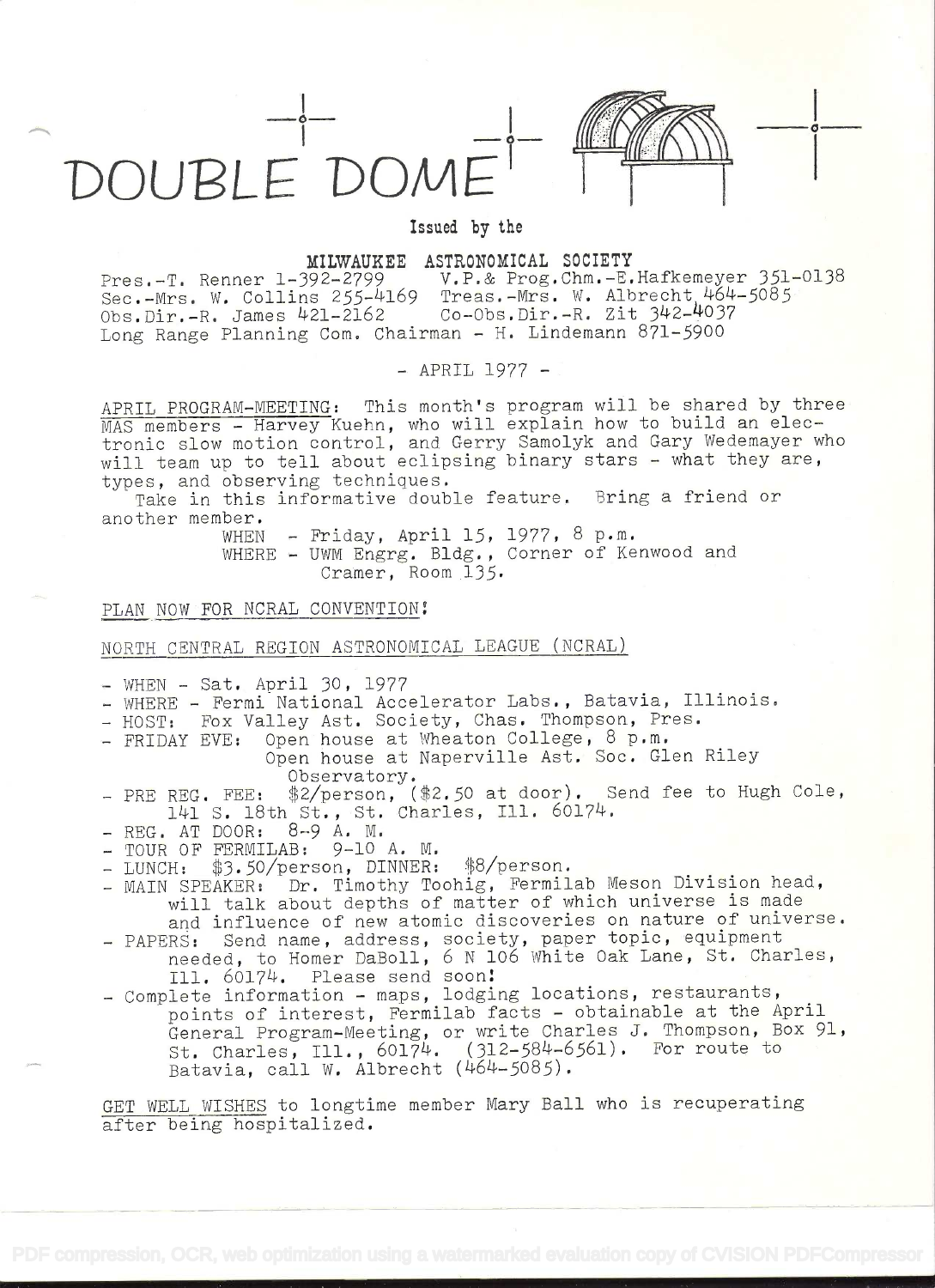SOMETHING NEW! Co-Observatory Director Ray Zit has agreed to be the Fund raiser for the 26" Telescope! As you've gathered from last month's Double Dome, raising a quarter million dollars will require all the help he can get. But he's going to try!

One thing Ray would like to do is run a flea market at the observatory around the middle of July. Anything of value would be offered with all proceeds deposited in the 26" Fund. The general public would be invited to browse.

Write or call Ray Zit at 3844 W. Park Hill Av., Milw. 53208 (342-4037) and let him know what you think of this plan, or of any other fund raising ideas. In the meantime, save salable items should this idea materialize!

- MEETINGS:<br>- Fri., April 15 -- APRIL PROGRAM-MEETING. Members and guests welcome. 8 p.m. UWM Engrg. Bldg., Room 135.
	- Fri., Apr. 15 -- RADIO ASTRONOMERS. Everyone is welcome. Above location, 7 p.m. Check blackboard for room no.
	- Fri., Apr. 22 -- Board of Directors will meet at the home of Dwight Harris, 3824 N. Maryland Av. (964-1428), 7:30 p.m. Wives are welcome.
	- $-$  Wed., Apr. 27 -- STAFF -- at the observatory 7:30 p.m. All members welcome, especially the younger ones.
	- Sat., Apr. 30 -- 31st ANNUAL NORTH CENTRAL REGION ASTRONOMICAL LEAGUE CONVENTION (NCRAL), Fermi Nat. Accelerator Labs., Batavia, Ill.

BOARD NOMINATIONS! The May Board of Directors election is a month away, so consideration of possible candidates must begin now.

In the past, the slate was prepared by an election committee and additional nominations from the floor were accepted. This year, MAS members should submit names of other members who might qualify as a board member, or nominate himself. Also submit a brief resume of the candidate. Call your choice(s) in to one of the officers listed at the top of page 1.

### NEW MEMBERS:

PETER DAVIS, Cedarburg; planets, galaxies, cosmology, universe. EUGENE HARRIS, Milwaukee; globular and open clusters, milky way, radio astronomy.

Welcome to the Milwaukee Astronomical Society!

## HAPPY EASTER TO EvERYONE!

## METEOR SHOWERS:

| Max. Date                                                                          | Shower               | Peak Rate/Hr. | Source           |  |
|------------------------------------------------------------------------------------|----------------------|---------------|------------------|--|
| Thu., Apr. 21-22<br>$4 - 5$<br>Wed., May<br>Best observing time is after midnight. | Lvrid<br>Eta Aquarid | 15<br>18      | 1861 I<br>Halley |  |

OBSERVATORY NOTES: Harvey Lindemann, Long Range Planning Committee Chairman, has compiled a list of observatory maintenance groups showing the names of many members.